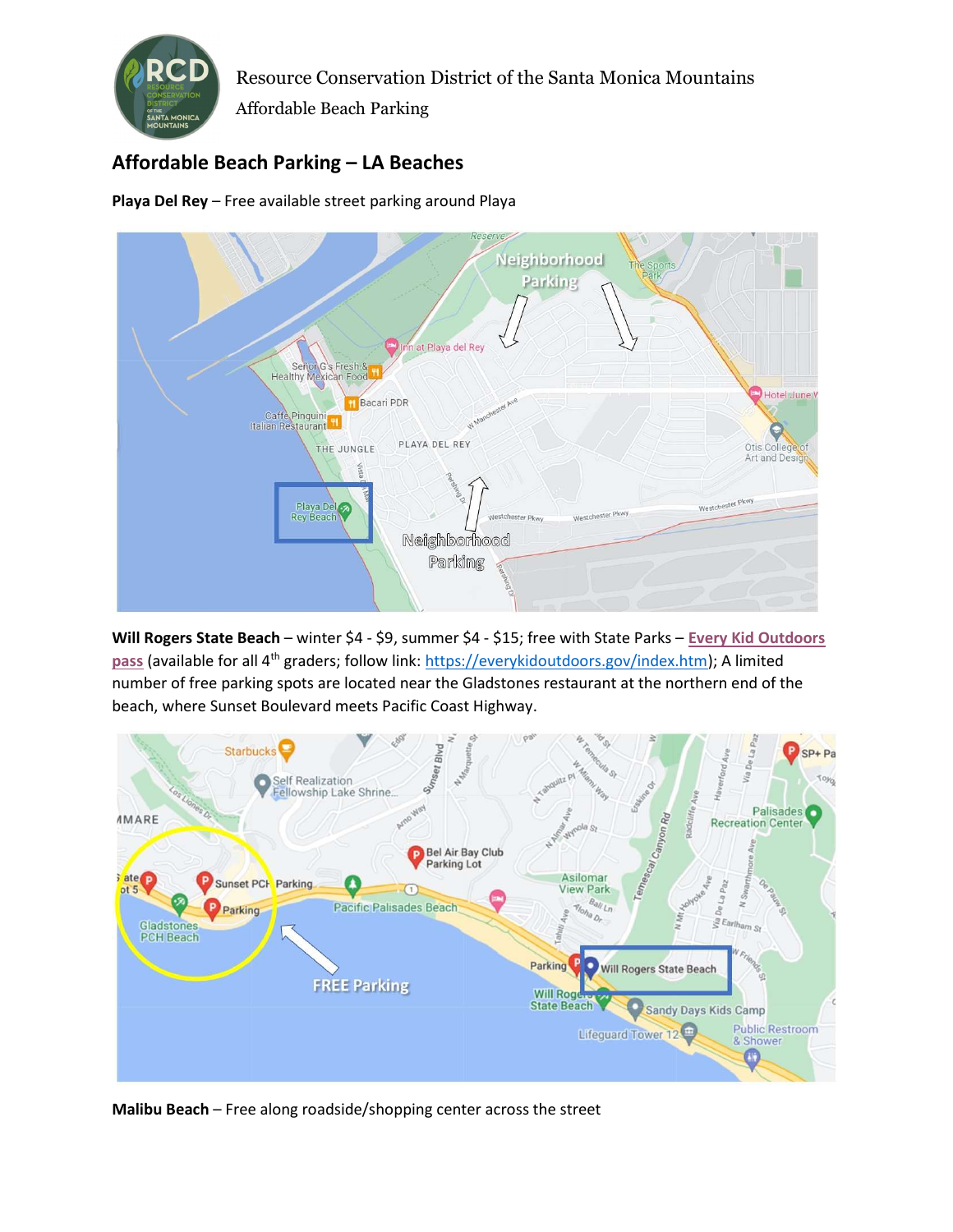

Resource Conservation District of the Santa Monica Mountains Affordable Beach Parking



Torrance Beach - Parking can be found in the lot at 387 Paseo De La Playa where you can purchase a parking pass for \$7.00 (or \$2 or \$3 if you come later in the day); you can find free street parking on Paseo De La Playa and metered parking on Esplanade and Catalina Avenue and then walk down to Miramar park and take the stairway down to the beach or back to the main parking lot to get to one of the ramps leading down to the beach.

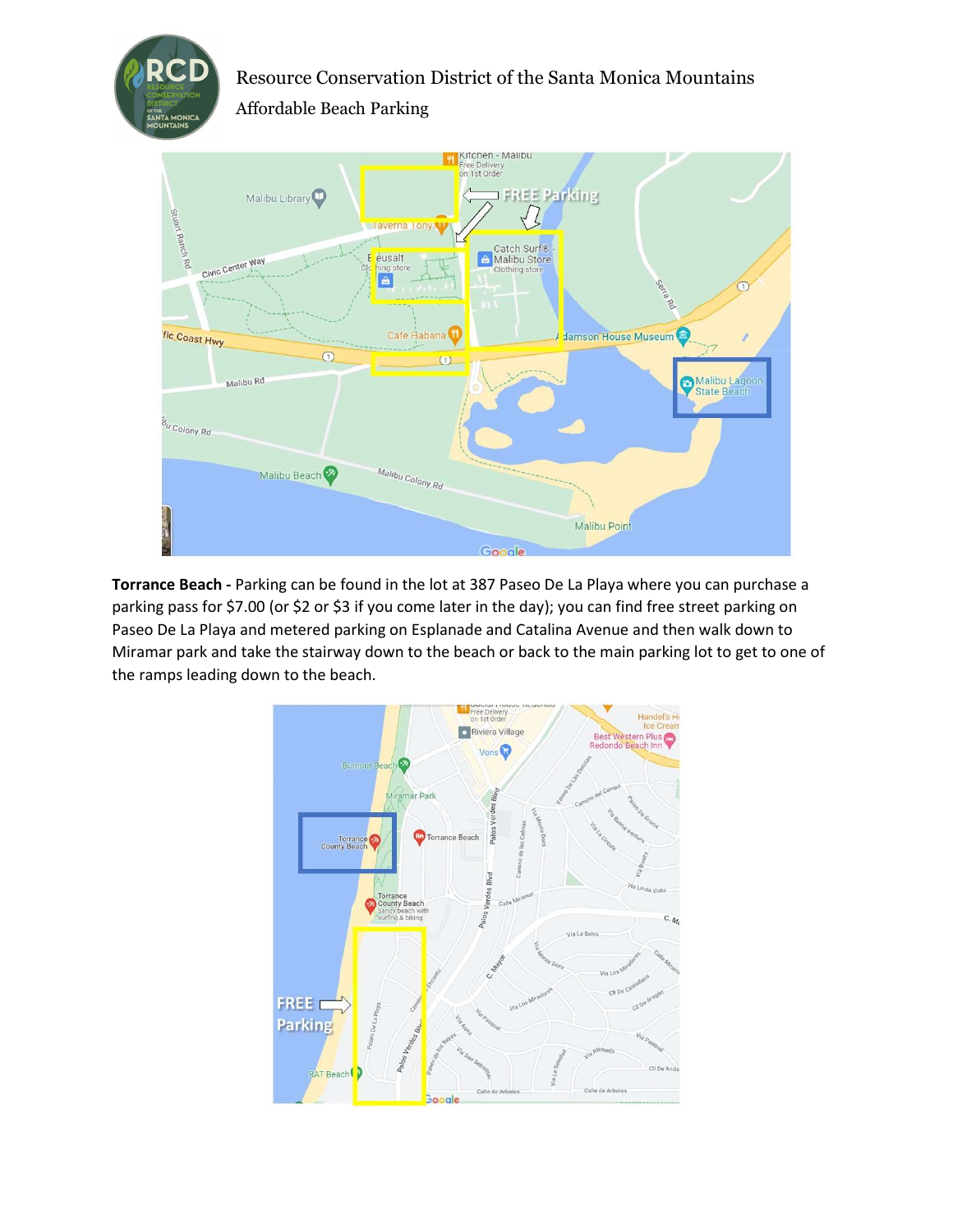

Resource Conservation District of the Santa Monica Mountains

Affordable Beach Parking

Santa Monica State Beach - metro in, big parking lots, parking structures around downtown Santa Monica free for 90 minutes



Topanga Beach – free along PCH



Venice Beach – free in surrounding neighborhoods